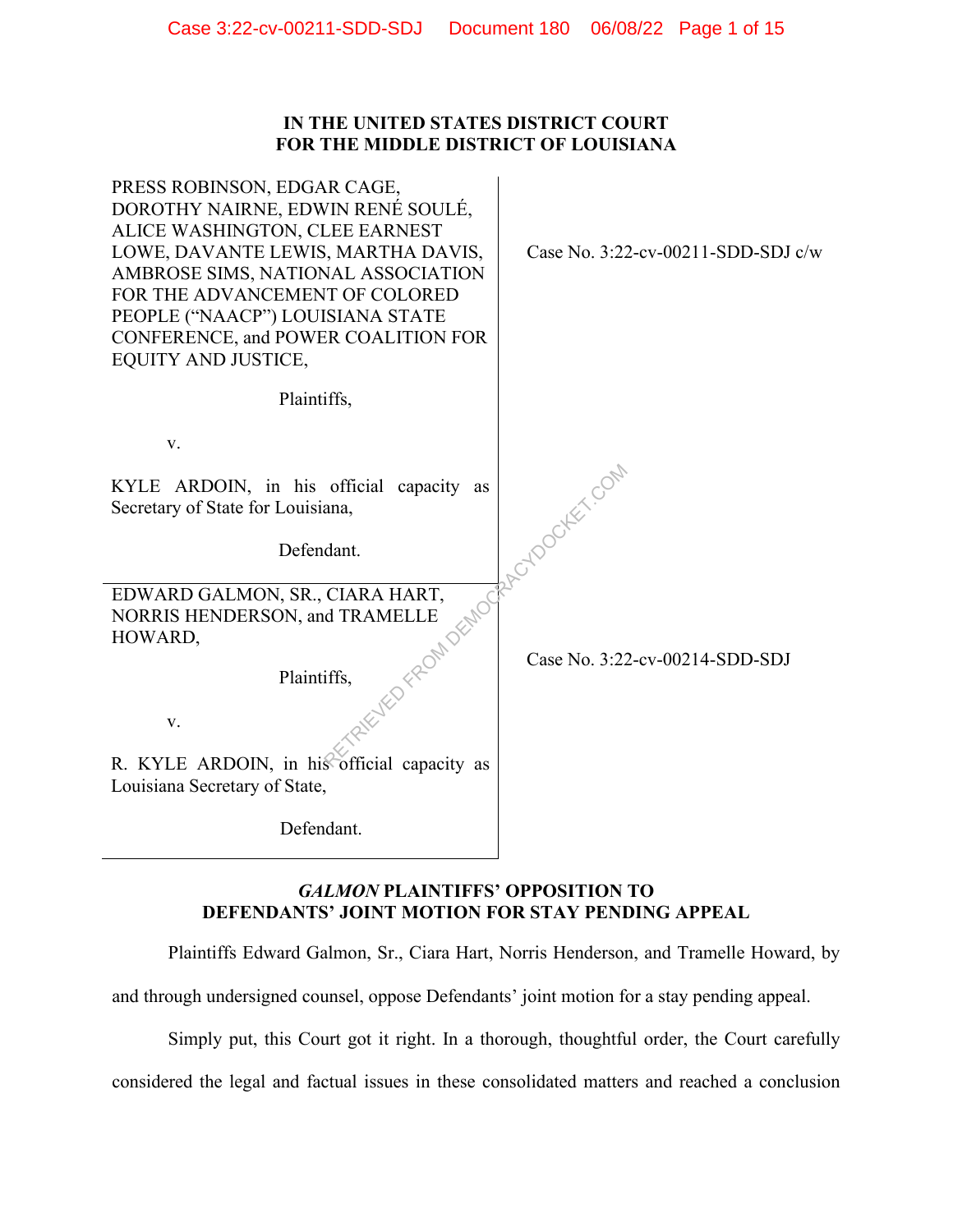#### Case 3:22-cv-00211-SDD-SDJ Document 180 06/08/22 Page 2 of 15

consistent with both the evidence in the record and decades of Section 2 precedent. The result is a decision that will not only withstand appellate scrutiny, but also vindicate the fundamental voting rights of Plaintiffs and all Black Louisianians.

In response, Defendants—once again—rely on red herrings and distractions, mischaracterizing Plaintiffs' burden and rewriting the applicable legal standards. But—once again—the law governing the Voting Rights Act is what the U.S. Supreme Court and Fifth Circuit have said it is and what this Court properly applied, not what Defendants might wish it were. Ultimately, nothing in Defendants' motion provides a basis to stay the Court's ruling or otherwise question its conclusions. The motion should be denied, and a remedial map adopted.

# **LEGAL STANDARD**

"A stay is an intrusion into the ordinary processes of administration and judicial review, and accordingly is not a matter of right, even if irreparable injury might otherwise result to the appellant." *Nken v. Holder*, 556 U.S. 418, 427 (2009) (cleaned up). Consequently, "a stay of a preliminary injunction is 'extraordinary relief' for which the moving party bears a 'heavy burden.'" *Schultz v. Alabama*, No. 5:17-cv-00270-MHH, 2018 WL 9786086, at \*3 (N.D. Ala. Nov. 8, 2018) (quoting *Winston-Salem/Forsyth Cnty. Bd. of Educ. v. Scott*, 404 U.S. 1221, 1231 (1971) (Burger, C.J., in chambers)). And, "[a]s with a motion for reconsideration, a motion to stay should not be used to relitigate matters" already decided by the Court. *ODonnell v. Harris County*, 260 F. Supp. 3d 810, 815 (S.D. Tex. 2017). Example 1 and a remediate term of right, even if inteparable injury notices<br>the original of right, even if inteparable injury notices<br>556 U.S. 418, 427 (2009) (cleaned up).<br>extraordinary relief' for which the model was se

#### **ARGUMENT**

While Defendants articulate the proper legal standard, *see* Defs.' Mem. in Supp. of Joint Mot. for Stay Pending Appeal ("Mem.") 3, Rec. Doc. No. 177-1, they make no effort to grapple with any of the Court's extensive findings or conclusions. Instead, their motion primarily consists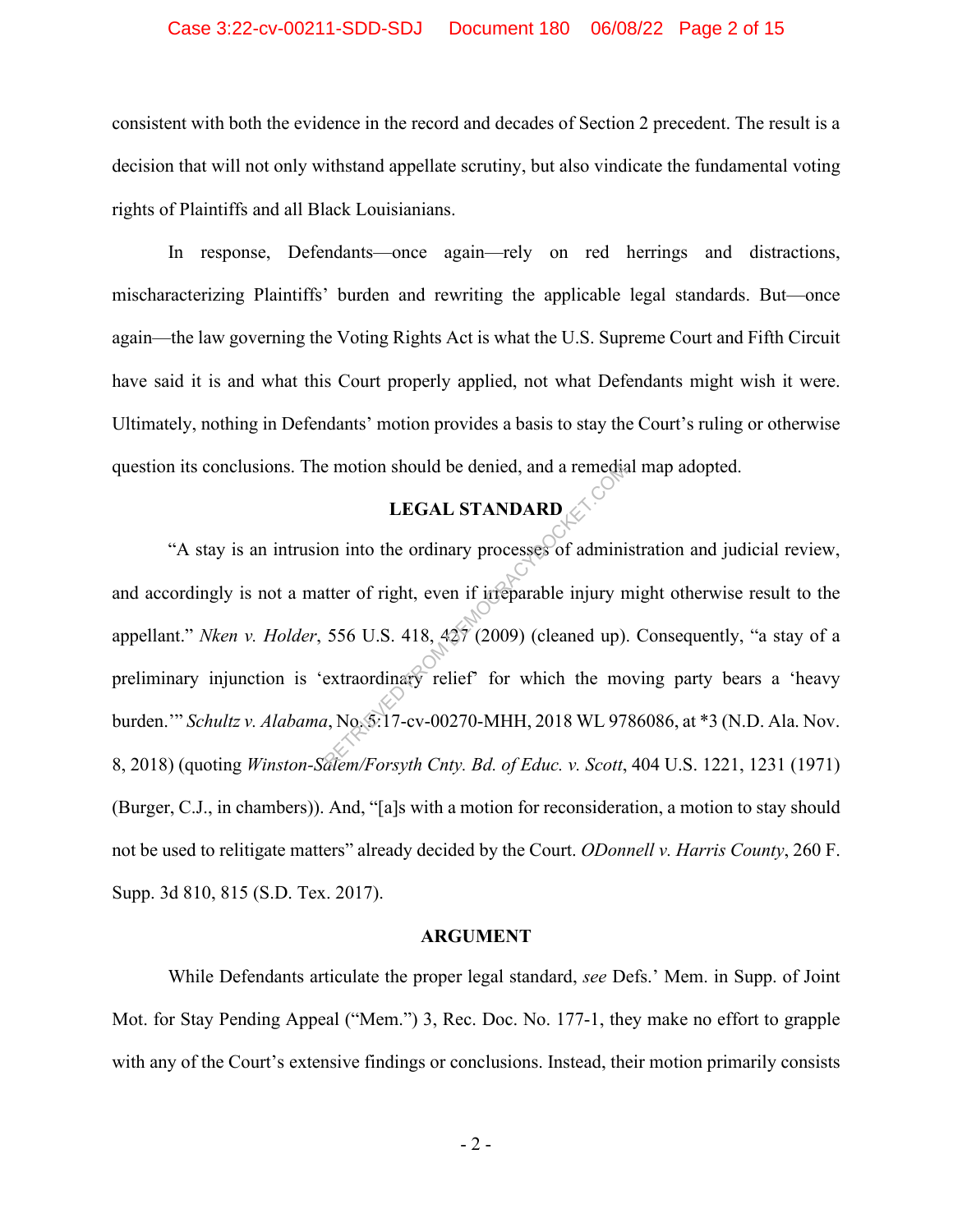#### Case 3:22-cv-00211-SDD-SDJ Document 180 06/08/22 Page 3 of 15

of novel interpretations of settled law and mischaracterizations of the evidentiary record. None of these arguments is compelling, let alone justifies the extraordinary relief of a stay pending appeal.

## **I. The Court thoroughly addressed—and correctly refuted—Defendants' legal arguments.**

Notwithstanding Defendants' contention that they "are likely to succeed on the merits," Mem. 4, the Court properly applied governing law to the facts in this case. The merits are thus "clear-cut in Plaintiffs' favor," *id.*, and a stay would not be appropriate.

**Plaintiffs' illustrative plans are not racial gerrymanders.** Defendants have resumed the drumbeat of racial gerrymandering, despite the Court's detailed exploration and rejection of this argument in its order granting Plaintiffs' motions for preliminary injunction. *See* Ruling & Order ("Order") 106–19, Rec. Doc. No. 173. Once more, these arguments fall flat.

Contrary to Defendants' motion, the illustrative plans presented by William Cooper and Anthony Fairfax do not "link[] 'distinct locations' on the basis of race." Mem. 4 (quoting *Sensley v. Albritton*, 385 F.3d 591, 597 (5th Cir.  $(2004)$ ). Instead—as the Court found and the evidence overwhelmingly showed—"Plaintiffs made a strong showing that their maps respect [communities of interest] and even unite communities of interest that are not drawn together in the enacted map," which "Defendants have not meaningfully disputed." Order 103. In Plaintiffs' motions for preliminary injude.<br>No. 173. Once more, these arguments factors ints' motion, the illustrative plans present k[] 'distinct locations on the basis of rac 597 (5th Cir.  $(3004)$ ). Instead—as the Co

Defendants also reinvoke *Cooper v. Harris*, 137 S. Ct. 1455 (2017), to suggest that satisfying the first *Gingles* precondition necessarily causes a racial gerrymander, *see* Mem. 4–5. But as Plaintiffs explained in their post-trial briefing, that case is readily distinguishable from this one. *See* Rec. Doc. No. 163 at 10. Moreover, the *Cooper* Court found a racial gerrymander where the evidence "show[ed] an announced racial target *that subordinated other districting criteria and produced boundaries amplifying divisions between blacks and whites*," 137 S. Ct. at 1469 (emphasis added)—a far cry from the evidence here, which established that Messrs. Cooper and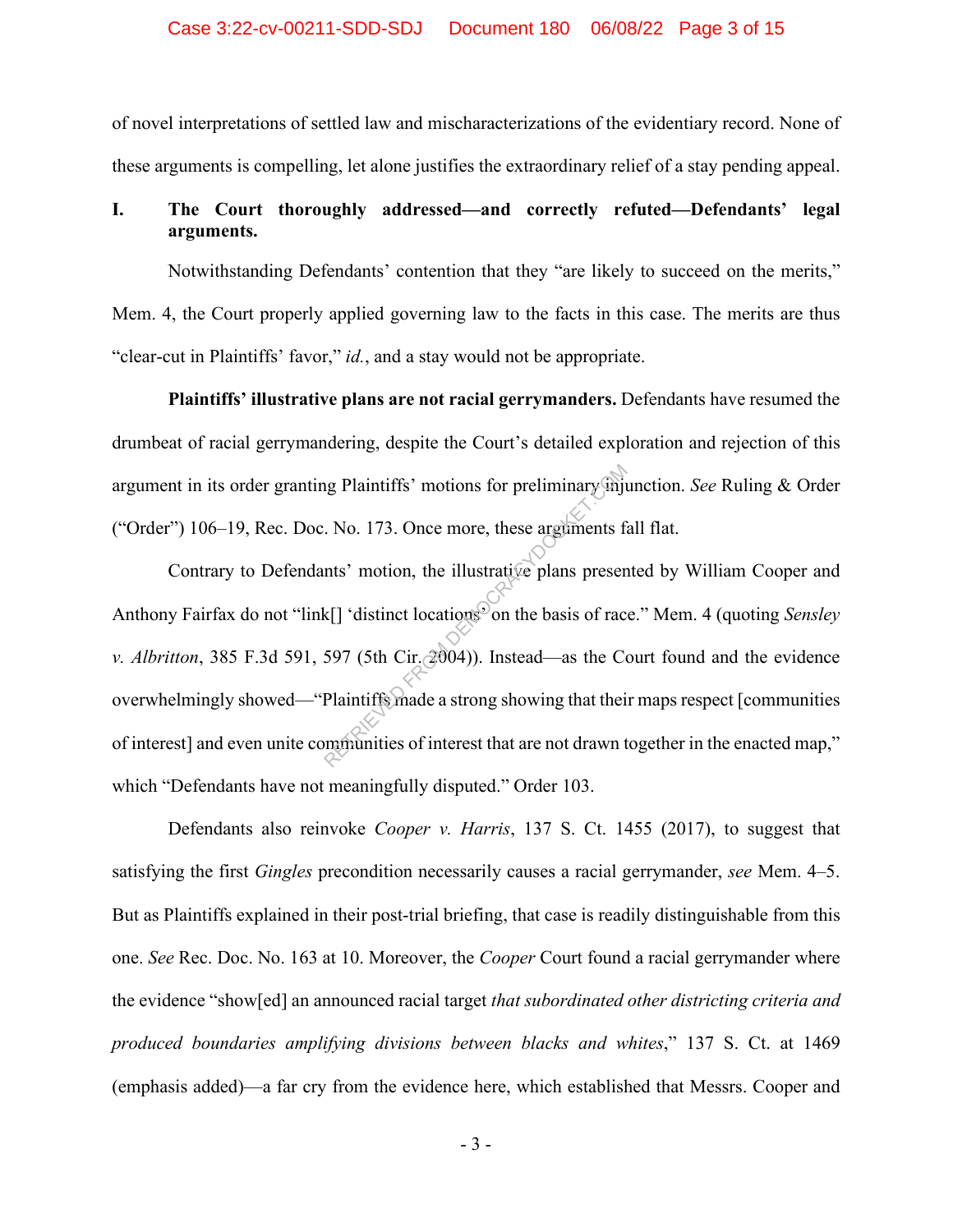#### Case 3:22-cv-00211-SDD-SDJ Document 180 06/08/22 Page 4 of 15

Fairfax "balanced all of the relevant principles . . . without letting any one of the criteria dominate their drawing process," Order 106. Indeed, *Cooper* reiterated that racial gerrymandering claims are based primarily on a challenged district's failure to "conform[] to traditional districting principles, such as compactness and respect for county lines." 137 S. Ct. at 1473. Here, where Plaintiffs' illustrative plans perform as well as or better than the enacted plan on every relevant traditional districting criterion, *see* Order 105–06, Defendants' baseless attempt to shoehorn this case into *Cooper*'s racial gerrymandering framework becomes all the more indefensible.<sup>1</sup>

Next, in response to the Court's thoughtful treatment of the binding opinion in *Clark v. Calhoun County*, 88 F.3d 1393 (5th Cir. 1996)—which held that the racial gerrymandering doctrine should not be cavalierly applied to the *Gingles* liability inquiry, *see* Order 112–14— Defendants' best argument is a blanket assertion that "*Clark*'s discussion of racial predominance is unlikely to withstand scrutiny in the appellate courts empowered to interpret, modify, or overrule it," Mem. 5. But modifying *Clark* is the prerogative of the Fifth Circuit and the Supreme Court, not Defendants. Their anticipatory rewriting of the law—the sort of "speculation over future . . . deliberations" that this Court already rejected, Rec. Doc. No. 135 at 3–4—certainly does not justify a stay. 1393 (5th Cir. 1996)—which held that<br>alierly applied to the *Gingles* liability in<br>s a blanket assertion that "*Clark*'s discus<br>iny in the appellate counts empowered to in<br>*Clark* is the prerogative of the Fifth Cire<br>pato

<sup>1</sup> The other Supreme Court decisions on which Defendants rely, *see* Mem. 5, similarly provide no reason to question this Court's ruling. In *Bethune-Hill v. Virginia State Board of Elections*, the Court struck down a racial gerrymander where race "provided the essential basis for the lines drawn" and was "the overriding reason for choosing one map over others." 137 S. Ct. 788, 799 (2017). Here, by contrast, race was *not* the overriding consideration behind Mr. Cooper's and Mr. Fairfax's illustrative maps; it was merely one factor balanced with others. And while Defendants suggest that the evidence at issue in *Alabama Legislative Black Caucus v. Alabama*, 575 U.S. 254 (2015), was "materially identical" to the evidence at issue here, Mem. 5, they are incorrect about that too. There, the traditional redistricting factor that primarily justified the challenged districts was population equality. *See Ala. Legis. Black Caucus*, 575 U.S. at 271–72. The Court concluded that "once the legislature's 'equal population' objectives are put to the side—*i.e.*, seen as a background principle—then there is strong, perhaps overwhelming, evidence that race did predominate as a factor." *Id.* at 273. Here, again by contrast, Plaintiffs' experts drew their illustrative plans to achieve compliance with a host of traditional districting principles, with no one consideration predominating over others.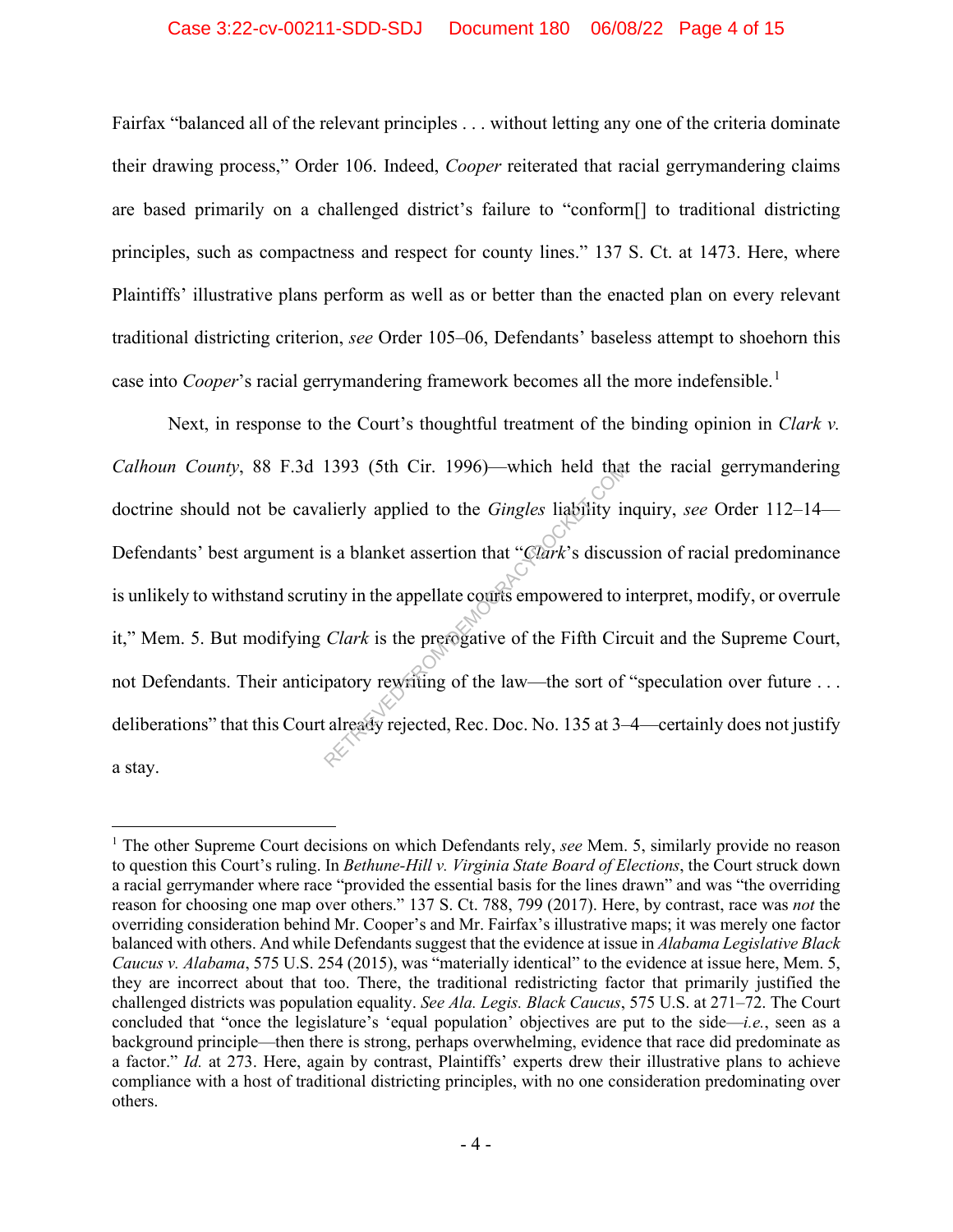#### Case 3:22-cv-00211-SDD-SDJ Document 180 06/08/22 Page 5 of 15

Finally, Defendants suggest that the Court's proposed remedy would require the drawing of a new congressional district "replete with Plaintiffs' demographers' predominantly racial goals." Mem. 5. But the Court found, consistent with the evidence, that race *did not predominate* in the drawing of Plaintiffs' illustrative maps. As the Court recognized, decades of precedent indicate that mere consideration of race is not unconstitutional—and that compliance with the Voting Rights Act is a compelling state interest in any event. *See* Order 111–12.

Moreover, to the extent the Legislature does not like Plaintiffs' illustrative maps, they are free to draw a remedial map in a different way. What is required is "a new map that is compliant with Section 2 of the Voting Rights Act," Order 152—that is, a second district where Black voters would "have an opportunity to elect a representative of their choice," *Baltimore Cnty. Branch of NAACP v. Baltimore County*, No. 21-cv-03232-LKG, 2022 WL 888419, at \*4 (D. Md. Mar. 25, 2022); *see also Singleton v. Merrill*, Nos. 2:21-cv-1291-AMM, 2:21-cv-1530-AMM, 2022 WL 265001, at \*2 (N.D. Ala. Jan. 24, 2022) (three-judge court) ("Because the [] plaintiffs are substantially likely to prevail on their claim under the Voting Rights Act, ... the appropriate remedy is a congressional redistricting plan that includes either an additional majority-Black congressional district, or an additional district in which Black voters otherwise have an opportunity to elect a representative of their choice." (citing *Bartlett v. Strickland*, 556 U.S. 1, 24 (2009) (plurality opinion); *Cooper*, 137 S. Ct. at 1470, 1472)). As Plaintiffs explained in their post-trial briefing, a remedial map serves to cure a Section 2 violation by providing minority voters with a meaningful opportunity to elect their candidates of choice and does not serve the same purpose as an illustrative map used to establish the first *Gingles* precondition. *See* Rec. Doc. No. 163 at 9; *see also* Order 148 (noting that "the maps submitted by the *amici*" in this case, which did not include two majority-Black districts but did include two Black-opportunity districts, might "provide a Rights Act," Order 152—that is, a second<br>to elect a representative of their choice,<br> $v$ , No. 21-cv-03232-LKG, 2022 WL 888<br>Merrill, Nos. 2:21-cv-1291-AMM, 2:2<br>Jan. 24, 2022) (three-judge court) ("B<br>ail on their claim under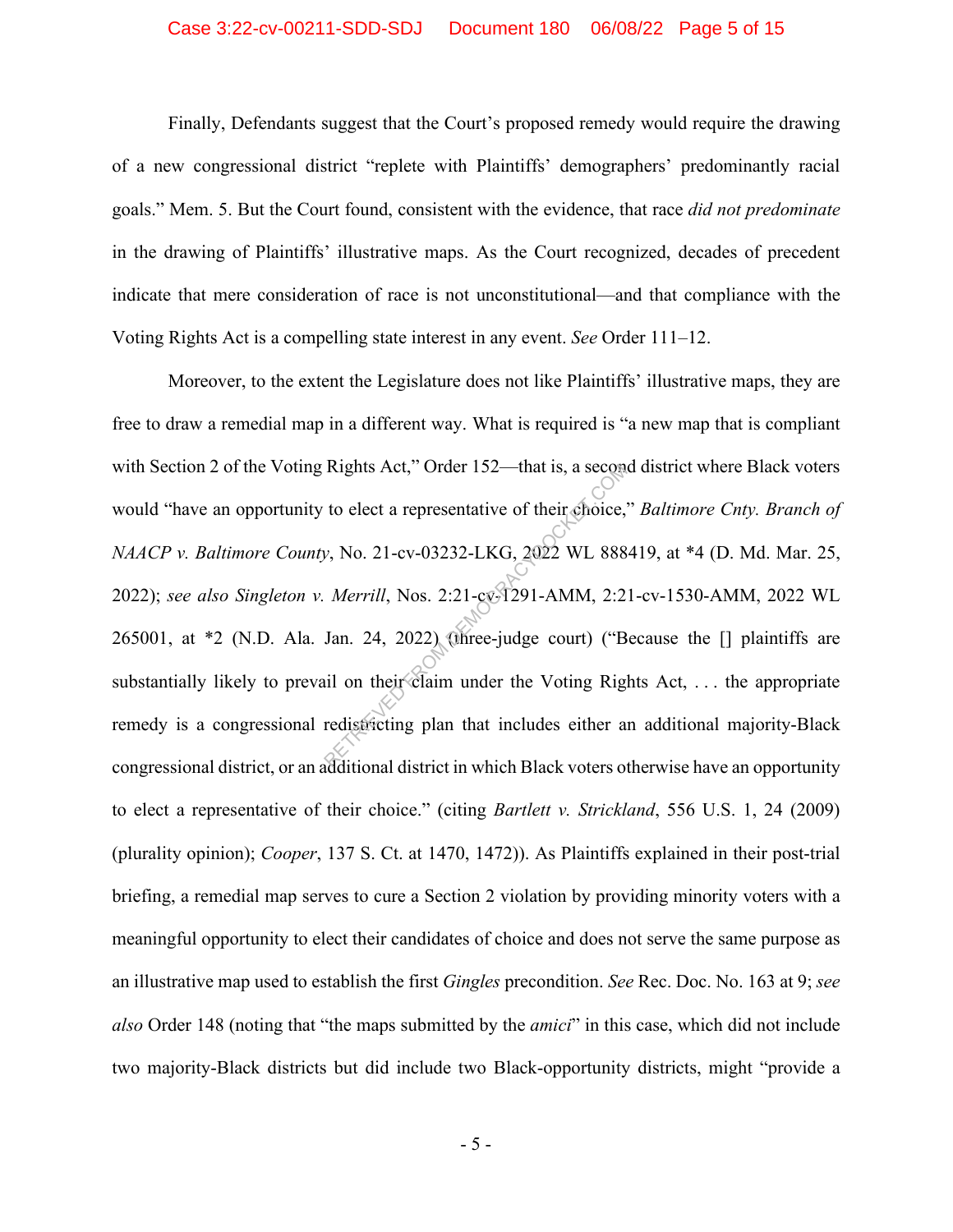#### Case 3:22-cv-00211-SDD-SDJ Document 180 06/08/22 Page 6 of 15

starting point" for legislative remedy). Accordingly, "[t]he State may elect to use one of Plaintiffs' illustrative plans, but is not required to do so, nor must it 'draw the precise compact district that a court would impose in a successful § 2 challenge.'" Order 151 (quoting *Bush v. Vera*, 517 U.S. 952, 978 (1996) (plurality opinion)). Indeed, as the Court observed, "the States retain a flexibility that federal courts enforcing  $\S 2$  lack, both insofar as they may avoid strict scrutiny altogether by respecting their own traditional districting principles, and insofar as deference is due to their reasonable fears of, and to their reasonable efforts to avoid, § 2 liability." *Id.* (quoting *Vera*, 517 U.S. at 978). There are, in short, many ways to remedy the Section 2 violation in this case; Plaintiffs' illustrative maps are only some of them.

**Plaintiffs' illustrative plans unite communities of common interest.** Defendants argue that Plaintiffs' illustrative plans "combine 'farflung segments of a racial group with disparate interests'" that share no similar characteristics beyond race. Mem. 6–7 (quoting *LULAC v. Perry*, 548 U.S. 399, 433 (2006) (plurality opinion)). This is a blatant mischaracterization of both Plaintiffs' (unrebutted) evidence and the Court's factual findings. are only some of them.<br>
we plans unite communities of common<br>
lans "combine 'farflung segments of a<br>
ilar characteristics beyond race. Mem. 6-<br>
(plurality opinion)). This is a blatant<br>
ence and the Court's factual findings

As the Court noted in its order, "Plaintiffs' experts employed different approaches to identifying communities of interests and considering them in their illustrative maps," with Mr. Cooper analyzing Core Based Statistical Areas and Mr. Fairfax examining socioeconomic data and the U.S. Census Bureau's Community Resilience Estimate. Order 34–36, 101. "Plaintiffs also presented several lay witnesses who spoke to the shared interests, history, and connections between East Baton Rouge Parish and two areas included together with it in Plaintiffs' illustrative CD 5." *Id.* at 37. In particular, Christopher Tyson described "the strong historical connection between East Baton Rouge and the Delta parishes," including the "pattern of migration from the Mississippi Delta to Baton Rouge" and "educational ties between the Delta parishes and Baton Rouge." *Id.* at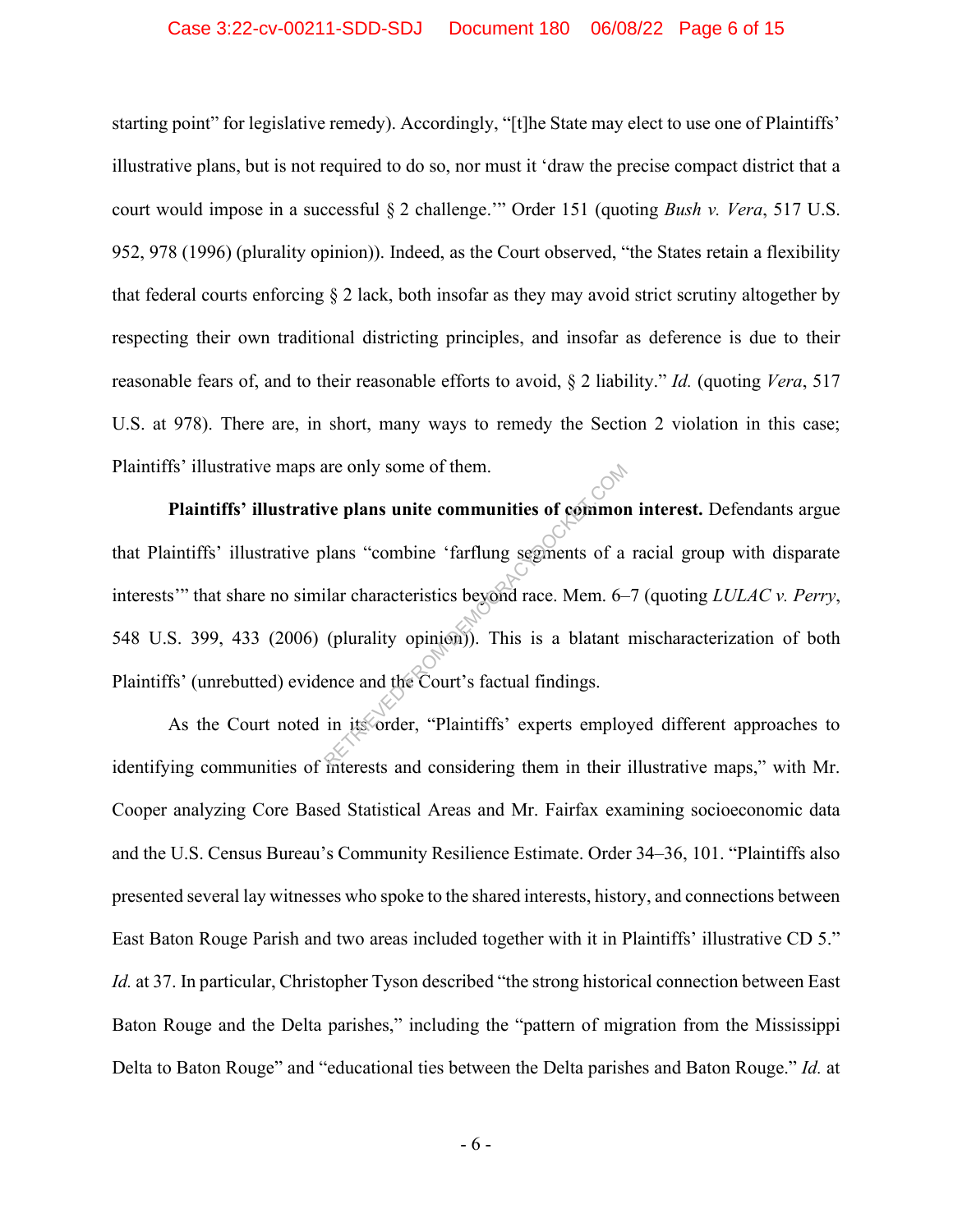#### Case 3:22-cv-00211-SDD-SDJ Document 180 06/08/22 Page 7 of 15

37–38. Charles Cravins, in turn, testified that "St. Landry and Baton Rouge share common policy concerns" stemming from educational and economic ties. *Id.* at 38–40. The Court noted that this "citizen viewpoint testimony . . . contributed meaningfully to an understanding of communities of interest." *Id.* at 101. Defendants, by striking contrast, "did not call any witnesses to testify about communities of interest"—"a glaring omission, given that Joint Rule 21 requires communities of interest to be prioritized over and above preservation of political subdivisions." *Id.* Defendants can repeat the word "farflung" as much as they like, but this term is inaccurate; they ignore the unrefuted expert and lay witness evidence proving that Plaintiffs' illustrative districts unite communities with deep historical, cultural, and economic ties.

Ultimately, Defendants emphasize that it was Plaintiffs' burden "to identify the communities allegedly subject to vote dilution, and not to rely on statewide concepts of proportionality." Mem. 6–7. Plaintiffs did that—handily. They demonstrated that their illustrative districts are compact in terms of both statistical metrics *and* the communities that comprise them, and thus satisfied their burden. And while Defendants can continue to raise the specter of *Hays*, this Court already correctly rejected that gambit as "a red herring." Order 106–11. Solution, and economic ties.<br>
The antistic emphasize that it was Plaintiffs<br>
ject to vote dilution, and not to rely<br>
Plaintiffs did that—handly. They demon<br>
so f both statistical metrics *and* the comm<br>
en. And while Defen

**The existence of white crossover voting does not change the** *Gingles* **analysis.** Defendants once more advance a theory of crossover voting wholly divorced from governing caselaw and the facts in the record.

Quoting *Bartlett*, Defendants suggest that "[t]he third *Gingles* precondition cannot be shown '[i]n areas with substantial crossover voting.'" Mem. 7 (alteration in original) (quoting *Bartlett*, 556 U.S. at 24). What *Bartlett actually* said is that "[i]n areas with substantial crossover voting it is *unlikely* that the plaintiffs would be able to establish the third *Gingles* precondition bloc voting by majority voters." 556 U.S. at 24 (emphasis added). This observation was merely a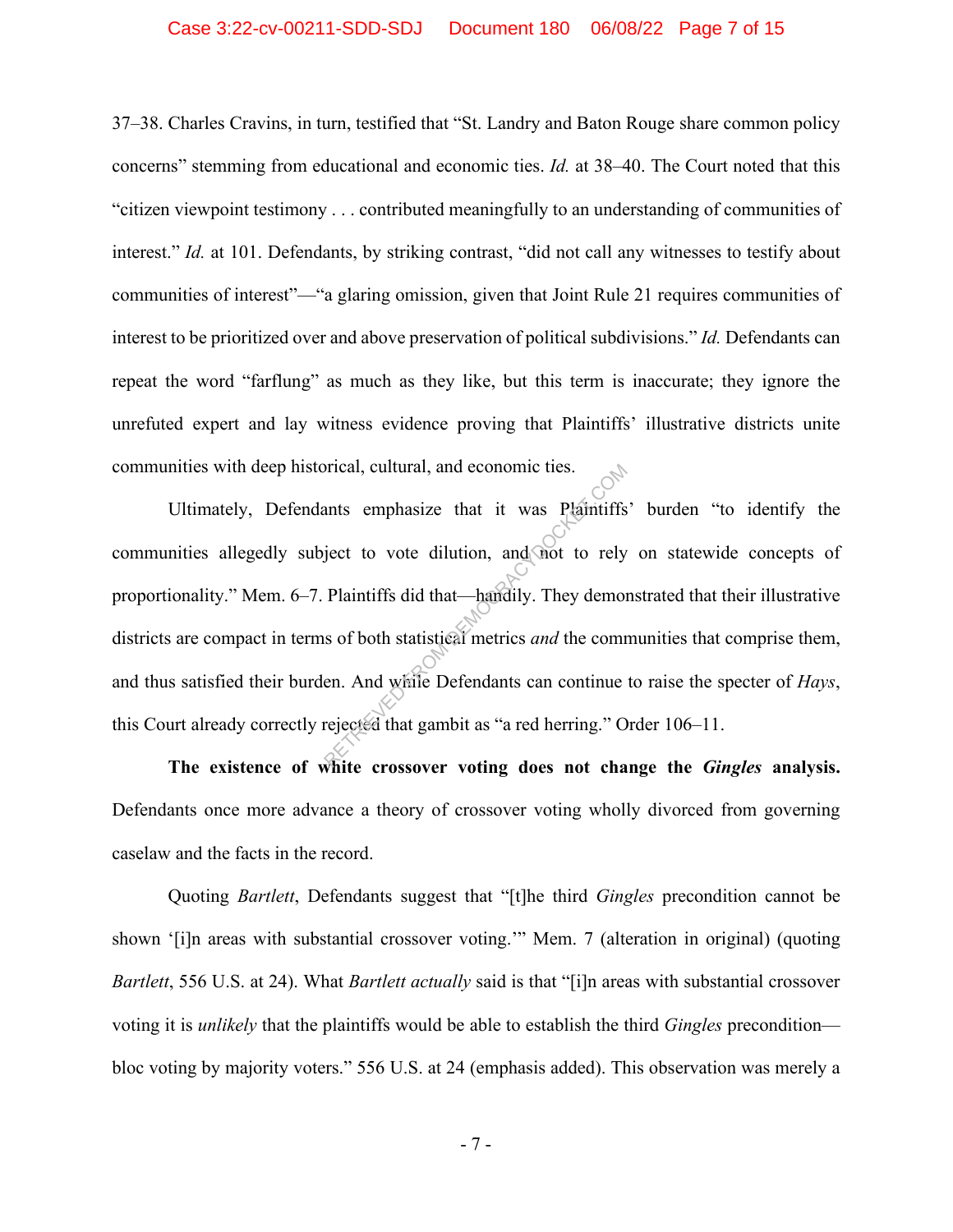logical application of *Gingles*—after all, if enough white voters support a Black-preferred candidate, then they would not vote as a bloc to defeat that candidate—and certainly did not constitute a sea-change in Section 2 jurisprudence. And here, Drs. Maxwell Palmer and Lisa Handley demonstrated that the third *Gingles* precondition is satisfied because, in the area where Plaintiffs' additional majority-Black districts would be drawn, white voters would usually vote as a bloc to defeat Black-preferred candidates. *See* Order 123. Indeed, as the Court noted, "[w]hite crossover voting was inherently included in the analysis performed by Dr. Palmer and Dr. Handley, and the levels they found were insufficient to swing the election for the Black-preferred candidate in any of the contests they examined." *Id.* at 126. These conclusions are consistent with both *Gingles* and *Bartlett*. And because the *Gingles* preconditions are satisfied—thus demonstrating legally significant racially polarized voting, *see Covington v. North Carolina*, 316 F.R.D. 117, 170 (M.D.N.C. 2016) (three-judge court)—Plaintiffs have proved their Section 2 claim, necessitating "a VRA remedy." Mem. 7 (quoting *Covington*, 316 F.R.D. at 168). examined." *Id.* at 126. These concluses<br>because the *Gingles* preconditions are satisfaction of the section of the section of the section of the section of  $\alpha$  and  $\alpha$  is a section of the section of the section of the

Defendants, in short, have "generated a theoretical factual issue," Order 126—not one actually implicated by any binding precedent. Their misguided preoccupation with crossover voting provides no ground for a stay.<sup>2</sup>

#### **II. The equities clearly support preliminary relief.**

Accepting Defendants' renewed equities arguments would require a wholesale disregard of the evidentiary record. As this Court already found, "[g]iven the timing of Louisiana's election and election deadlines, the representations made by Defendants in related litigation, and the lack of evidence demonstrating that it would be administratively impossible to do so, . . . the State has

<sup>&</sup>lt;sup>2</sup> Plaintiffs further addressed Defendants' erroneous theory of crossover voting in their post-trial briefing, *see* Rec. Doc. No. 163 at 9–11, and the Court also addressed Defendants' misguided reliance on *Covington* in its order, *see* Order 123–27.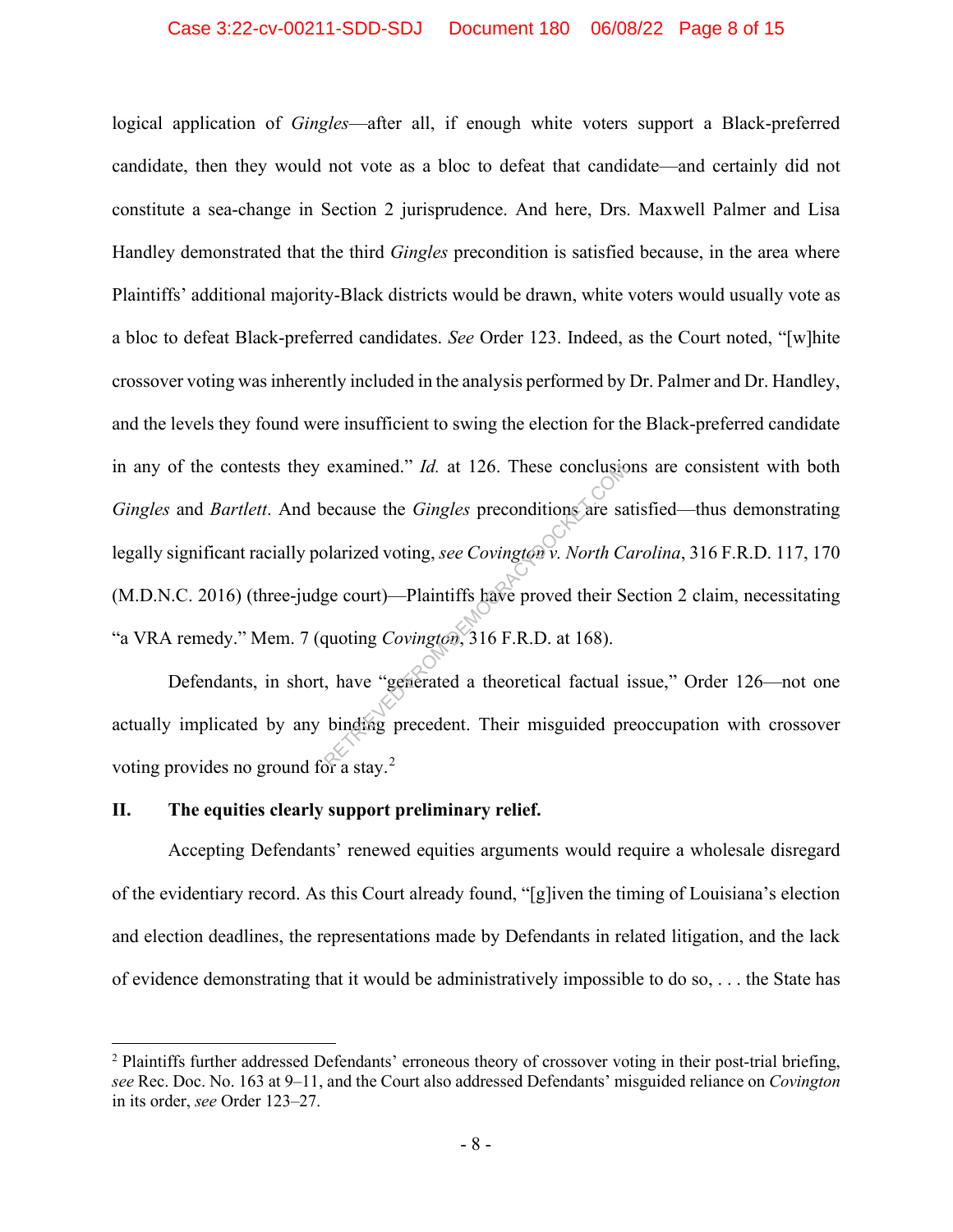sufficient time to implement a new congressional map without risk of chaos." Order 149. This conclusion should not be disturbed.

**There is no evidence that a remedial congressional map cannot be feasibly implemented.** On one point, Defendants, Plaintiffs, and this Court all agree: The adoption of a congressional districting map in the summer of 2022 will not harm voters. As the Court noted, in March of this year,

President Cortez and Speaker Schexnayder asserted that: "the candidate qualification period could be moved back, if necessary, as other states have done this cycle, without impacting voters." They further represented that: "[t]he election deadlines that actually impact voters do not occur until October 2022. . . Therefore, there remains several months on Louisiana's election calendar to complete the process." There was no rush, they assured the court, because Louisiana's "election calendar is one of the latest in the nation."

*Id.* at 146 (alterations in original) (footnotes omitted) (quoting GX-32 at 5, 8). Plaintiffs provided evidence that confirmed Defendants' prior representations: Governor John Bel Edwards's executive counsel explained that Louisiana has a responsive elections apparatus that is not only capable of implementing last-minute adjustments to election dates and deadlines, but has done so several times in just the past decade. *See id.* at 79. "He stated that he was unaware of any electoral chaos that ensued, and that he has heard nothing to dispute that the Secretary of State was able to successfully administer these elections." *Id.* The Court thus concluded that "the implementation of a remedial congressional map is realistically attainable well before the 2022 November elections in Louisiana." *Id.* at 142. Considering *Purcell v. Gonzalez*, 549 U.S. 1 (2006) (per curiam), and related cases that provide guidance for election-related injunctions, the Court recognized that *more time* remains between the entry of its order in this case and Louisiana's primary election than the Supreme Court recently regarded as "sufficient" to order remapping in a similar context. Order 148 (quoting *Wis. Legislature v. Wis. Elections Comm'n*, 142 S. Ct. 1245, 1248 (2022) (per curiam)). all months on Louisiana's election caler<br>no rush, they assured the court, because l<br>elatest in the nation."<br>(inal) (footnotes omitted) (quoting GX-32<br>Defendants' prior representations: Gov<br>that Louisiana has a responsive e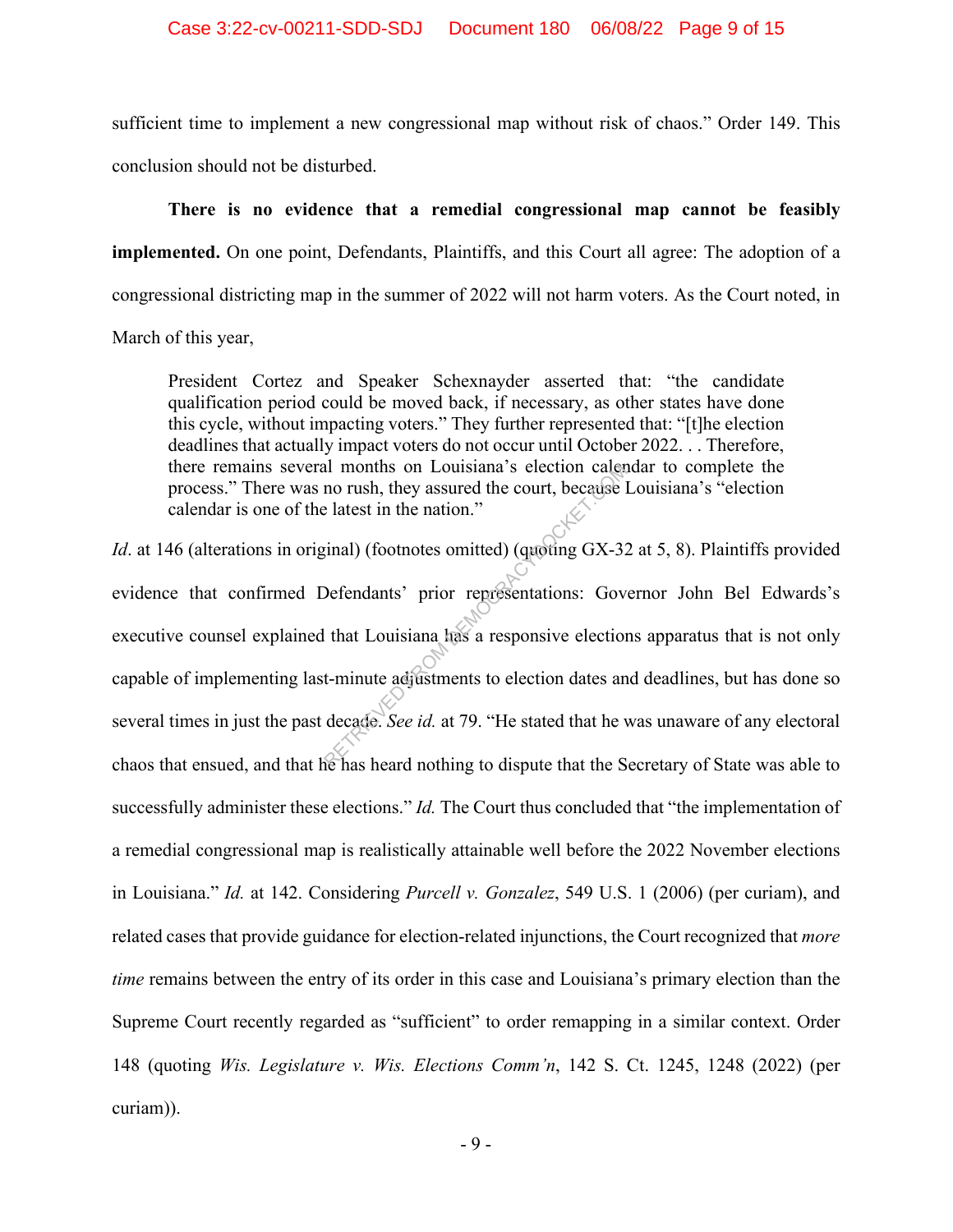#### Case 3:22-cv-00211-SDD-SDJ Document 180 06/08/22 Page 10 of 15

Defendants' position has now apparently changed. But the calendar remains the same: The October deadlines Defendants cited in March remain October deadlines today. The Legislature could postpone the July candidate-qualification period now just as it could have months ago though under this Court's injunction, that will not even be necessary. *See id.* at 3. The only material difference between March and now is that previously the Legislature anticipated that it could use the summer to draw a map with a single district where Black voters could elect their candidates of choice, and now the Court has ordered it to draw two such districts. If June is not too late to adopt an unlawful map, surely it is not too late to adopt a map that adheres to the Voting Rights Act.<sup>3</sup>

Defendants' sole evidence of the administrative burden that a new map might impose is the testimony of Sherri Hadskey, the Commissioner of Elections. But as the Court recognized, Ms. Hadskey's testimony merely *confirmed* that ample time remains to implement a new map. For example, despite "demonstrat[ing] general concern about the prospect of having to issue a new round of notices to voters, she did not provide any specific reasons why this task cannot be completed in sufficient time for November elections." *Id.* at 144. In fact, Ms. Hadskey testified that voter records could be updated and mailed in a matter of weeks; that voters can access up-todate information on the Secretary of State's award-winning mobile app and website; and that it is "extremely rare" for candidates to qualify by nominating petition, which is the only deadline affected by the Court's injunction. *Id.* at 144–45. The few administrative burdens that Ms. Hadskey did mention are entirely unrelated to district boundaries. *See, e.g.*, *id.* (questioning, in response to dence of the administrative burden that<br>key, the Commissioner of Elections. But<br>y confirmed that ample time remains to<br>at[ing] general concern about the prospe<br>she did not provide any specific reaso<br>estimated in a matter o

<sup>&</sup>lt;sup>3</sup> Defendants attribute their shifting position to the fact that, in the state court impasse case, there would have been "no need to adjudicate liability, meaning the judicial map-drawing can occur immediately." Mem. 10. Far from a distinction, this is another *similarity* between then and now. Because the Court has already concluded that Plaintiffs are likely to prove liability, "map-drawing can occur immediately." *Id.*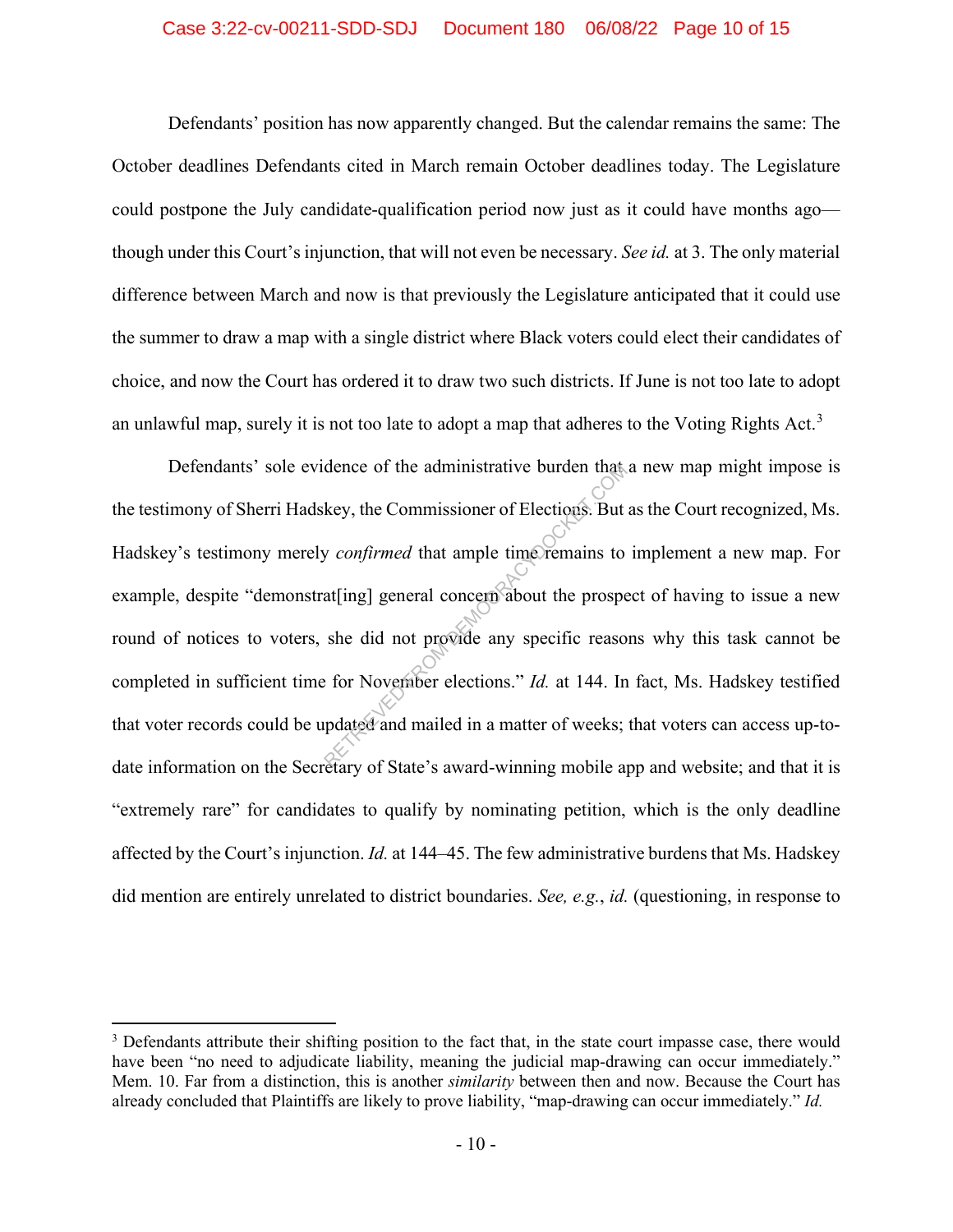#### Case 3:22-cv-00211-SDD-SDJ Document 180 06/08/22 Page 11 of 15

Ms. Hadskey's concerns about "the national paper shortage," "how paper usage is affected by the shape of Louisiana's congressional districts").

The Legislature could have avoided any inconvenience for election administrators by adopting a congressional map in the first instance that complied with Section 2. It chose not to despite being alerted to the unlawfulness of the enacted map by Governor Edwards's veto. *See id.* at 80. Louisiana is well positioned to ensure that this violation of federal law is remedied without imposing any meaningful burdens on voters, election administrators, or anyone else. As the Court credited, "Hadskey testified that she would rely upon her 30 years of experience and work to fulfill her responsibility to administer the election on schedule." *Id.* at 145. Plenty of time remains for that work to occur in advance of the primary elections in November.<sup>4</sup>

**Preliminary relief would not violate the U.S. Constitution.** As discussed above, Defendants' racial gerrymandering argument is without merit. And they give no other explanation as to how vindication of Plaintiffs' Section 2 rights would somehow violate the U.S. Constitution. ster the election on schedule." *Id.* at 145<br>e of the primary elections in November.<sup>2</sup><br>would not violate the U.S. Constitute<br>dering argument is without merit. And the<br>intiffs' Section 2 rights would somehow y<br>quo should n

An unlawful status quo should not be maintained. As this Court explained in its ruling, the Fifth Circuit has long recognized that the preservation of the "status quo" cannot be a justification for inaction where the status quo itself is what causes the challenged harm to plaintiffs. Order 149–50; *see also Canal Auth. v. Callaway*, 489 F.2d 567, 576 (5th Cir. 1974) ("If the currently existing status quo itself is causing one of the parties irreparable injury, it is necessary to

<sup>4</sup> The issue of feasibility provides a clear distinction between this case and *Merrill v. Milligan*, 142 S. Ct. 879 (2022). Although Defendants suggest that this Court's injunction is destined for the same fate, *see, e.g.*, Mem. 1, at least two of the justices who concurred with that decision emphasized that it "is wrong to claim that the [U.S. Supreme] Court's stay order makes any new law regarding the Voting Rights Act," explaining instead that the stay was primarily motivated by *Purcell* and administrability concerns, *Merrill*, 142 S. Ct. at 879–82 (Kavanaugh, J., concurring). Here, as this Court already noted, "Defendants have not pointed to a single piece of evidence that an order from this Court would require the type of 'heroic efforts' that Justice Kavanaugh warns about." Order 147. Accordingly, this case presents a materially different scenario.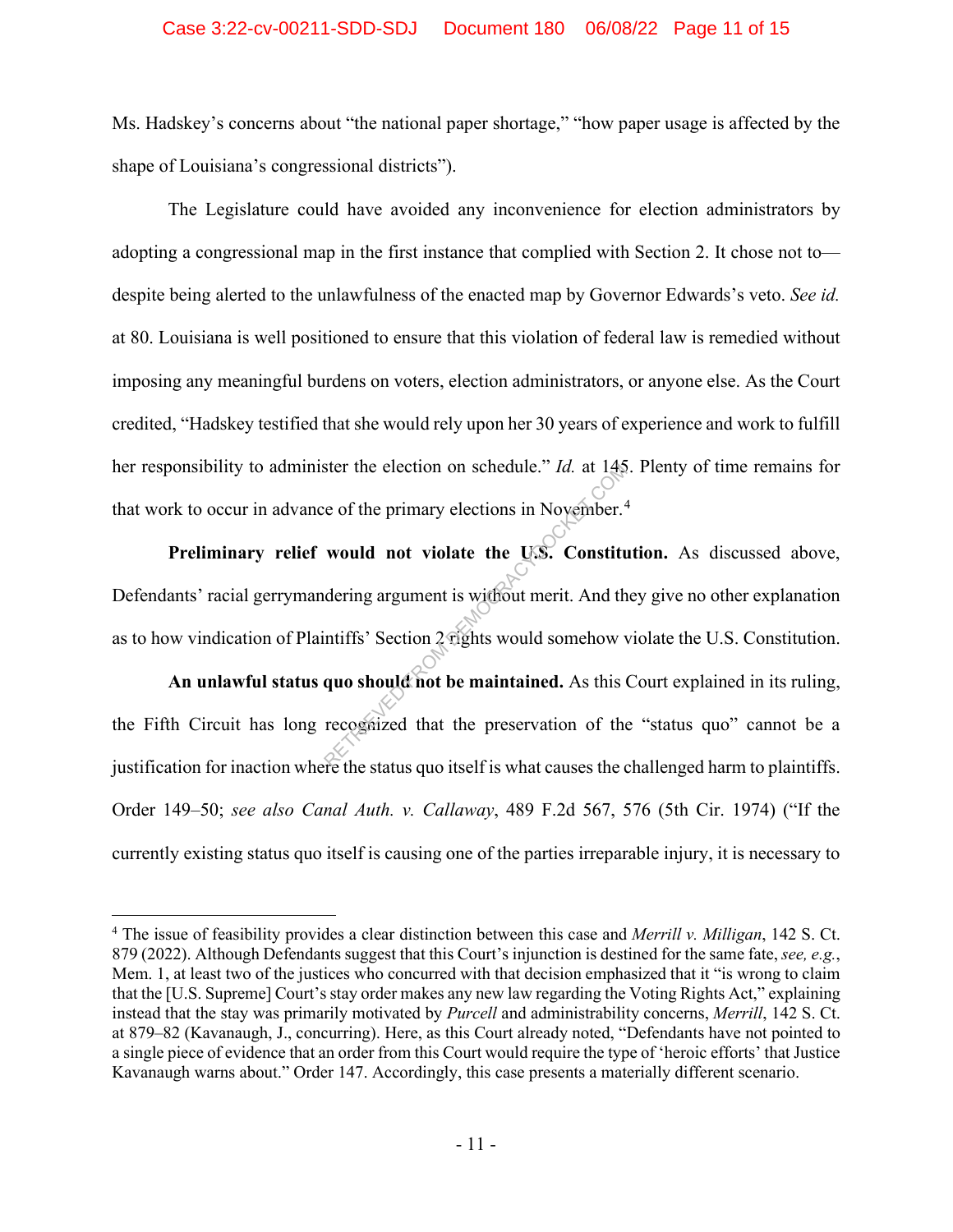#### Case 3:22-cv-00211-SDD-SDJ Document 180 06/08/22 Page 12 of 15

alter the situation so as to prevent the injury[.]"). In affording relief, "the focus always must be on prevention of injury by a proper order, not merely on preservation of the status quo." *Callaway*, 489 F.2d at 576. Louisiana's new congressional map dilutes the electoral strength of Black voters, and so disruption of the status quo is required to prevent irreparable harm to Plaintiffs' fundamental rights. This Court's injunction ably heeds the Fifth Circuit's guidance and is thus a "proper order" that should not be stayed.

**A legislative remedy is not unworkable**. Finally, Defendants suggest that the Legislature is unable to comply with the Court's 14-day deadline to enact a new map. Setting aside the fact that this is ultimately a problem of the Legislature's own making—the need to expeditiously adopt a lawful map would have been obviated by passage of a Section 2-compliant map in the first instance—these concerns ring hollow.

First, the Court "accommodated Defendants" request to re-set the preliminary injunction hearing after they complained that the timeline was too tight." Order 126 n. 350. The leaders of both legislative chambers are among the Defendants in this case; they should not be heard to complain about a schedule that was delayed *at their request*. The Maximum of the Legislature's own making—the<br>
been obviated by passage of a Section 2<br>
in a monodated Defendants<br>
From Pequest to re-seed that the timeline was too tight." Orde<br>
re among the Defendants in this case; tha

Second, the Legislature does not need to craft a remedial plan "from scratch." *Id.* at 148. As the Court observed, the need to adopt a new congressional map should not come as a surprise to the Legislature; "[i]t had been widely known and reported on at least six months before the *Complaints* were filed in these cases that the enacted maps would likely be the subject of litigation," and Governor Edwards vetoed the enacted map precisely because it violates the Voting Rights Act. *Id.* at 126 n.350. The redistricting process does not need to begin anew in the next two weeks; it is already well underway. Moreover, in crafting a new map, the Legislature has the benefit of *six* Section 2-compliant illustrative maps submitted in this case, along with the maps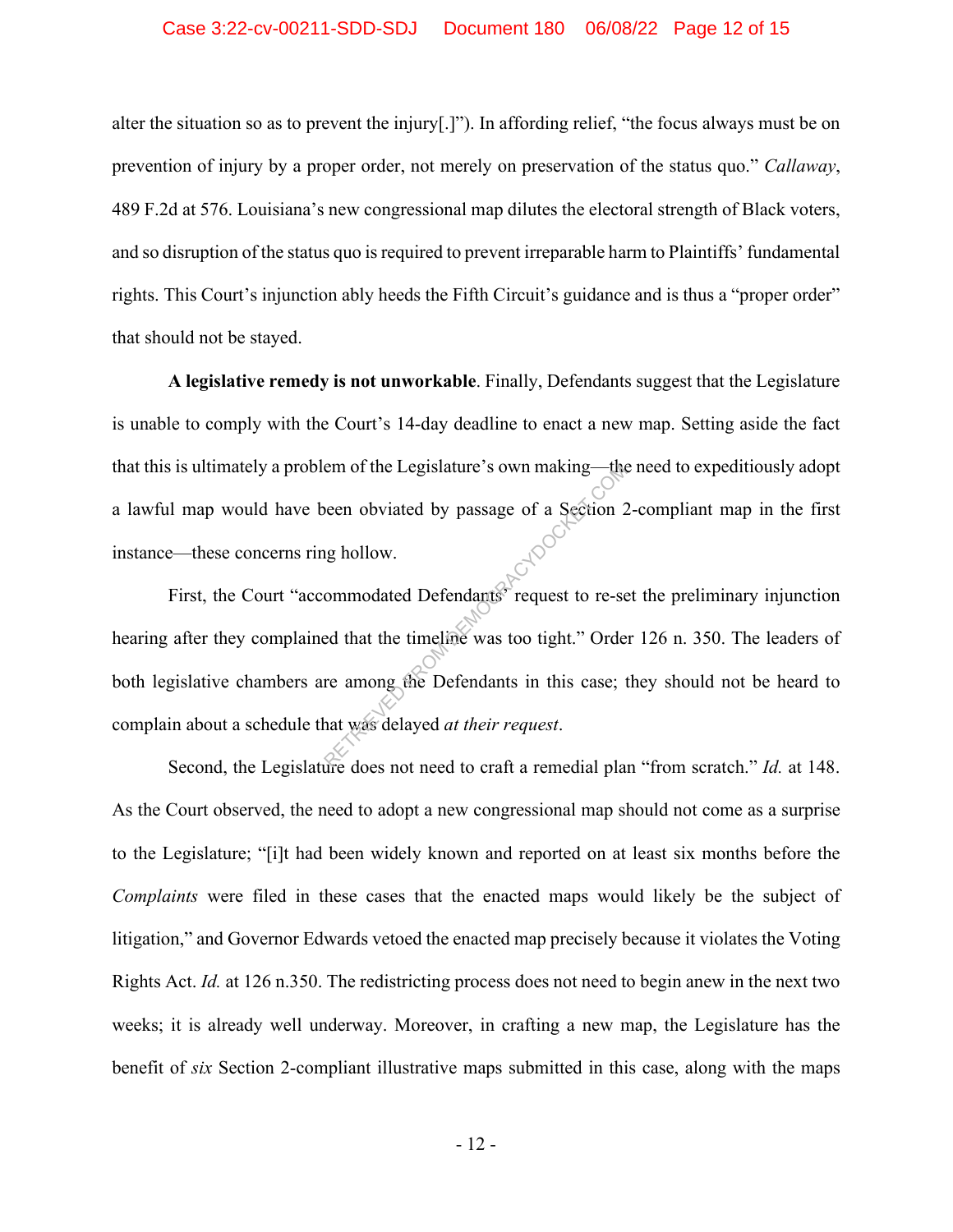#### Case 3:22-cv-00211-SDD-SDJ Document 180 06/08/22 Page 13 of 15

offered by *amici* and the various proposed maps containing two Black-opportunity districts that were proposed by legislators during the redistricting process. To the extent the Legislature declines to adopt any of these alternative plans wholesale, it can at the very least use one or more of them as a baseline to draw its own preferred remedial map. Illustrative plans are, after all, just that *illustrative*, not prescriptive.<sup>5</sup>

Third, 14 days is sufficient time to adopt a new map even with Louisiana's statutorily mandated notice requirements and other procedural imperatives. *See* La. Const. art. III, §§ 2(B), 15(D). Governor Edwards has already called an extraordinary legislative session to commence on June 15, 2022—six calendar days before the Court's June 20 deadline. *See Proclamation Number 89 JBE 2022*, Office of Governor (June 7, 2022), https://gov.louisiana.gov/assets/Proclamations/ 2022/89JBE2022CallSpecialSession.pdf. Even with the three-day reading requirement and the need for a public hearing, *see* Mem. 11, there is time to enact a new, lawful congressional map during the six-day extraordinary session. Defendants conceded as much, explaining that the Court's "timeline assumes one proposed bill and no amendments." *Id.* Although they suggest that this is "unlikely to occur," *id.*, given the groundwork that was already laid during the redistricting process and in this litigation, the Legislature has certainly been given a reasonable opportunity to craft a new map in the time provided. It is simply untrue to claim that "the Legislature has *no* ability to meet that deadline." *Id.* (emphasis added). Defendants cannot hide behind hyperbole to evade their obligations under federal law. remor (June 7, 2022), https://gov.dousian<br>
Ression.pdf. Even with the three-day r<br>
ee Mem. 11, there is time to enact a new<br>
linary session. Defendants conceded as<br>
ne proposed bill and no amendments." Ia<br>
d., given the g

To the extent necessary, the Court can modify its injunction to give the Legislature additional days to enact a remedial map. But Defendants' protestations do not justify a wholesale

<sup>&</sup>lt;sup>5</sup> The availability of these illustrative plans, and the time and effort the Legislature has already expended on the redistricting process, will certainly mitigate the need for "[a]mendments, multiple bills or negotiation—in other words, the act of legislating." Mem. 11–12.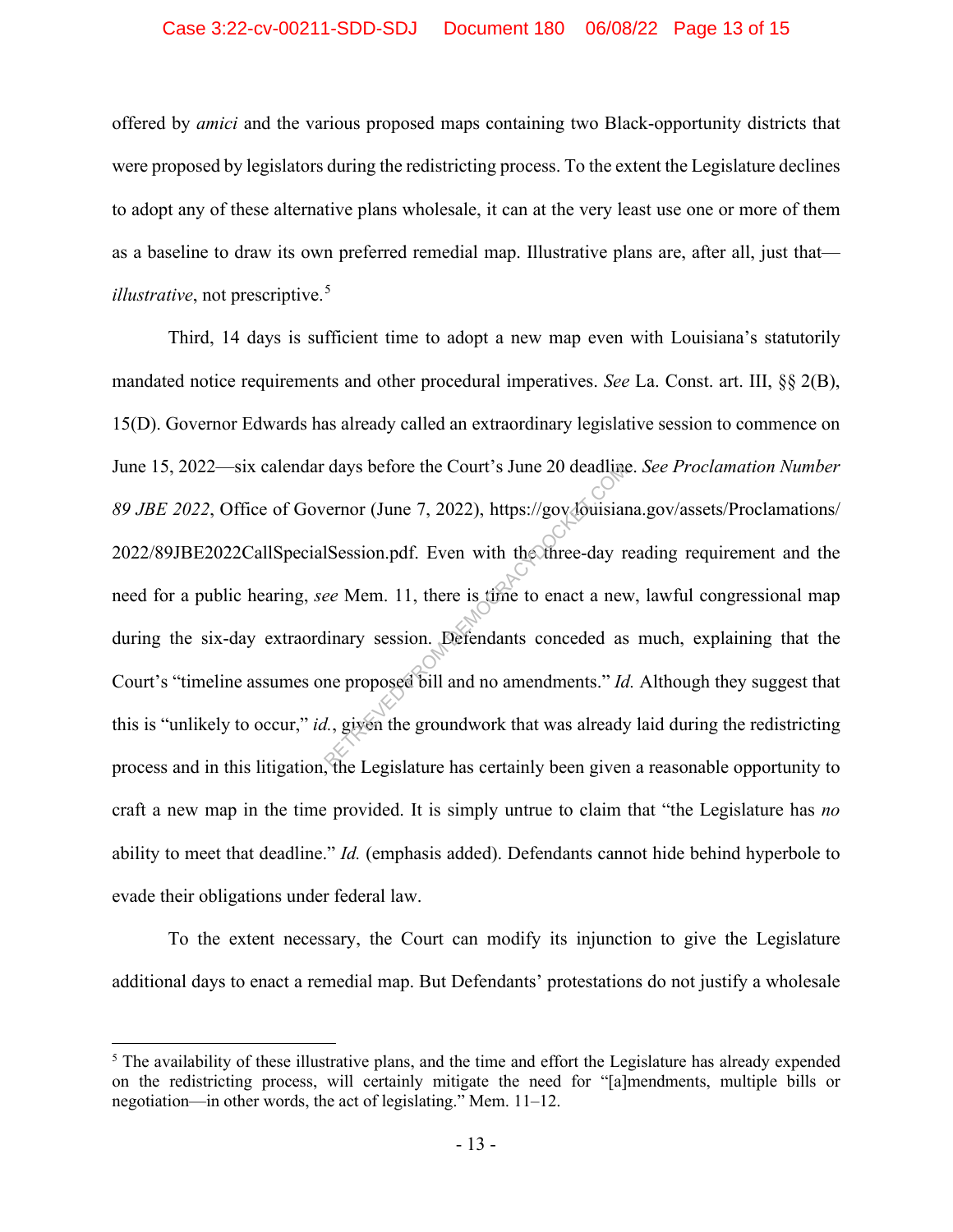stay of an injunction needed to prevent irreparable harm to Plaintiffs and other Black Louisianians, especially where a new map can indeed be adopted in the time provided.

#### **CONCLUSION**

This is not a case where the Court has "ruled on an admittedly difficult legal question," Mem. 2 (quoting *Wash. Metro. Area Transit Comm'n v. Holiday Tours, Inc.*, 559 F.2d 841, 844 (D.C. Cir. 1977)); the requirements of a Section 2 claim have been well established for nearly four decades, and Plaintiffs' evidence satisfying them in this case is overwhelming and almost entirely unrebutted. Nor is this an instance where "the equities of the case suggest that the status quo should be maintained," *id.* (quoting *Holiday Tours*, 559 F.2d at 845); Plaintiffs are indisputably at risk of irreparable harm, and a remedial congressional plan can be readily implemented ahead of the 2022 midterm elections given Louisiana's unique election calendar. Accordingly, a stay of the Court's preliminary injunction order would not be proper. Defendants' motion should therefore be denied.<sup>6</sup> PETRIEVED FROM DEMO

<sup>6</sup> For these same reasons, Defendants alternative request for an administrative stay, *see* Mem. 2, should also be denied.